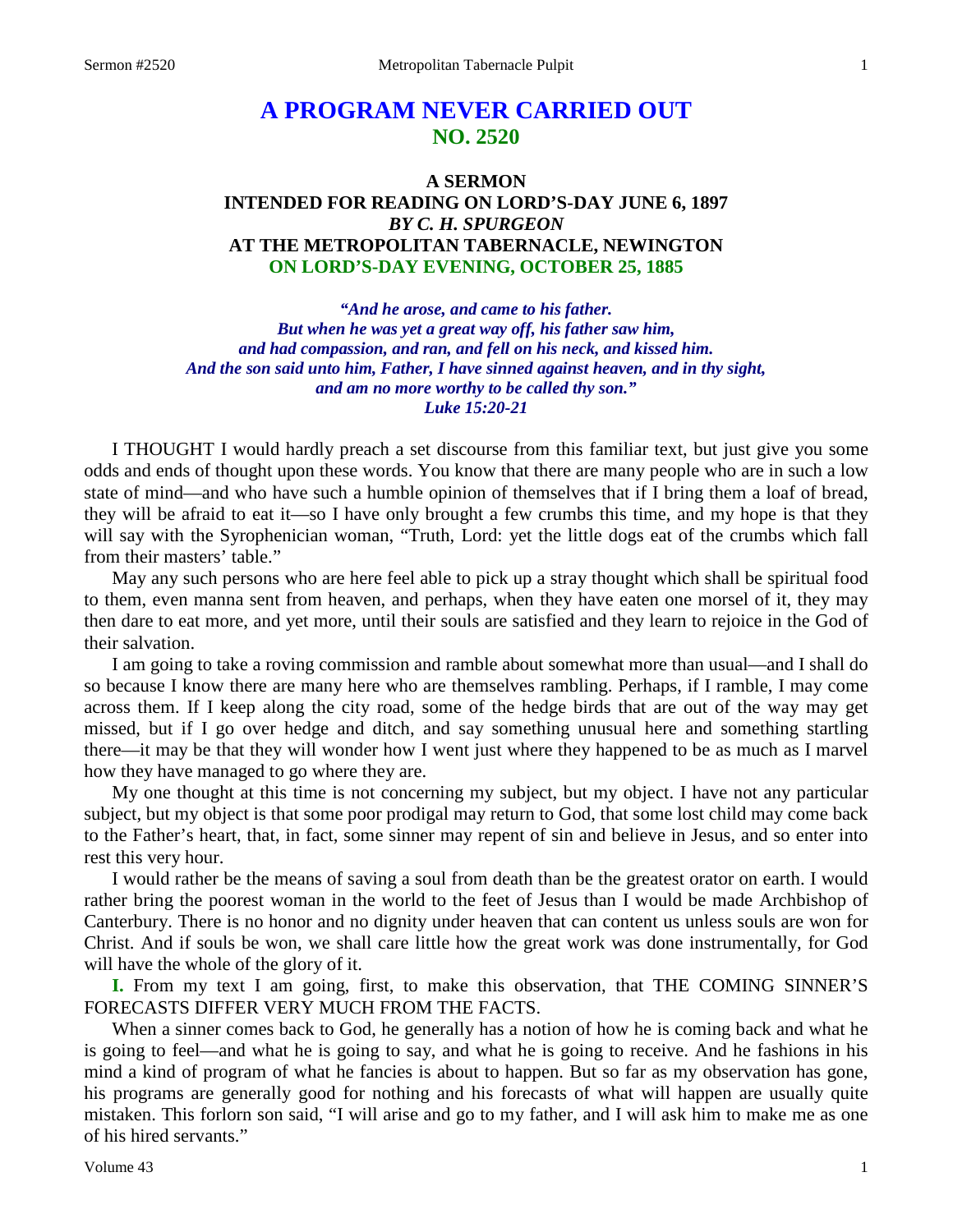Notice, dear friends, first, that the prodigal's program was not carried out *with regard to his own prayers.* He did not say in prayer what he had determined that he would say. He did begin to repeat it, but he never finished it. You remember that he resolved to say, "Father, I have sinned against heaven, and before thee, and am no more worthy to be called thy son: make me as one of thy hired servants."

That was his intention, but the prayer he actually uttered did not contain that last sentence, he did not cry, "Make me as one of thy hired servants." I suppose that he was going to say it, but his father kissed him on the mouth, and so stopped it. "No, my boy," the father seemed to say, "you shall not even ask to be made a hired servant. I know that humble petition is simmering in your heart, but it shall never come out of your lips, I will not permit you to say that."

Perhaps someone here is saying, "I know what I will say tonight when I pray, I know how I will confess my sin, I know what I will ask of God." No, dear friend, you do not. When you come to the real praying, you will find that something very different will occur to your mind. Much of what now suggests itself to you will fly away and fresh thoughts will come in.

Therefore, do not be particular about making up a program at all. If this son had gone back to his father without having precomposed a prayer, it would have been just as well. And so, if you do but go back with strong desire to the great Father from whom you have wandered—even though you cannot compose a prayer in words, never mind about that. The composition would have been of little value to you if you had been able to make it. Go with your broken heart, and pour out sighs and cries and tears before the Lord. Wordless though the prayers may be, they shall not lack for force and energy to prevail with God.

But the prodigal's program also broke down, very sweetly and blessedly, *with regard to his father's action.* He had, in his mind's eye, a vision of what his father would do. Possibly he feared that his father would spurn him altogether, but dismissing that fear, he may have thought, "If my father is very kind indeed to me, he will at least chide me severely and then put me into some low position in the household, and bid me seek to retrieve my lost character, and work my way up till, at last, I may be permitted to sit somewhere at the bottom of the table."

He had some such notion as that, but his program went all to pieces, because his father suddenly manifested his intense love to him. He was a great way off, his tears were flowing, and his heart was trembling, yet, in a moment, before he knew where he was, his father's arms were round his neck and the kiss of love was on his cheek.

So, when a sinner is coming to Christ, he tries to fancy what will happen. He says, "I must be in distress of mind, I must be in deep anguish, I must be pleading and crying to God for forgiveness, and so perhaps light will gradually come to me*.*" Then it often happens that, in a single moment, the soul finds perfect peace with God.

I should not wonder if, while I am speaking, the Spirit of God should come rushing into some dry and thirsty soul, and fill it up to the brim with heavenly delight. Multitudes of persons do find peace with God on a sudden. It is not so with all, for God has many ways of working. "The wind bloweth where it will," but have you not sometimes noticed that when everything has been very quiet and still, and suddenly you have heard the moaning of the wind, and then, almost before you were aware of it, the clouds were flying before the breeze, like winged chariots?

Have you never been on the Thames, in a yacht, when there has come a sudden squall that seemed as if it would upset everything? Well, the Spirit of God can come upon a man just as swiftly as that. The poor soul is dreaming of the way in which he thinks the blessing may come to him, but when it is bestowed by God, it surprises, astonishes, astounds him. Before he expects such boons, sin is forgiven, grace is received, joy fills the heart, and the man is glad with exceedingly great joy. May it be so with some of you who are now here! May your program be broken in that respect by the sudden incoming of unexpected grace!

There is no doubt whatever that this prodigal son expected that he would have to undergo a probation—that his father would put him in quarantine for a time. He felt that he was not fit to be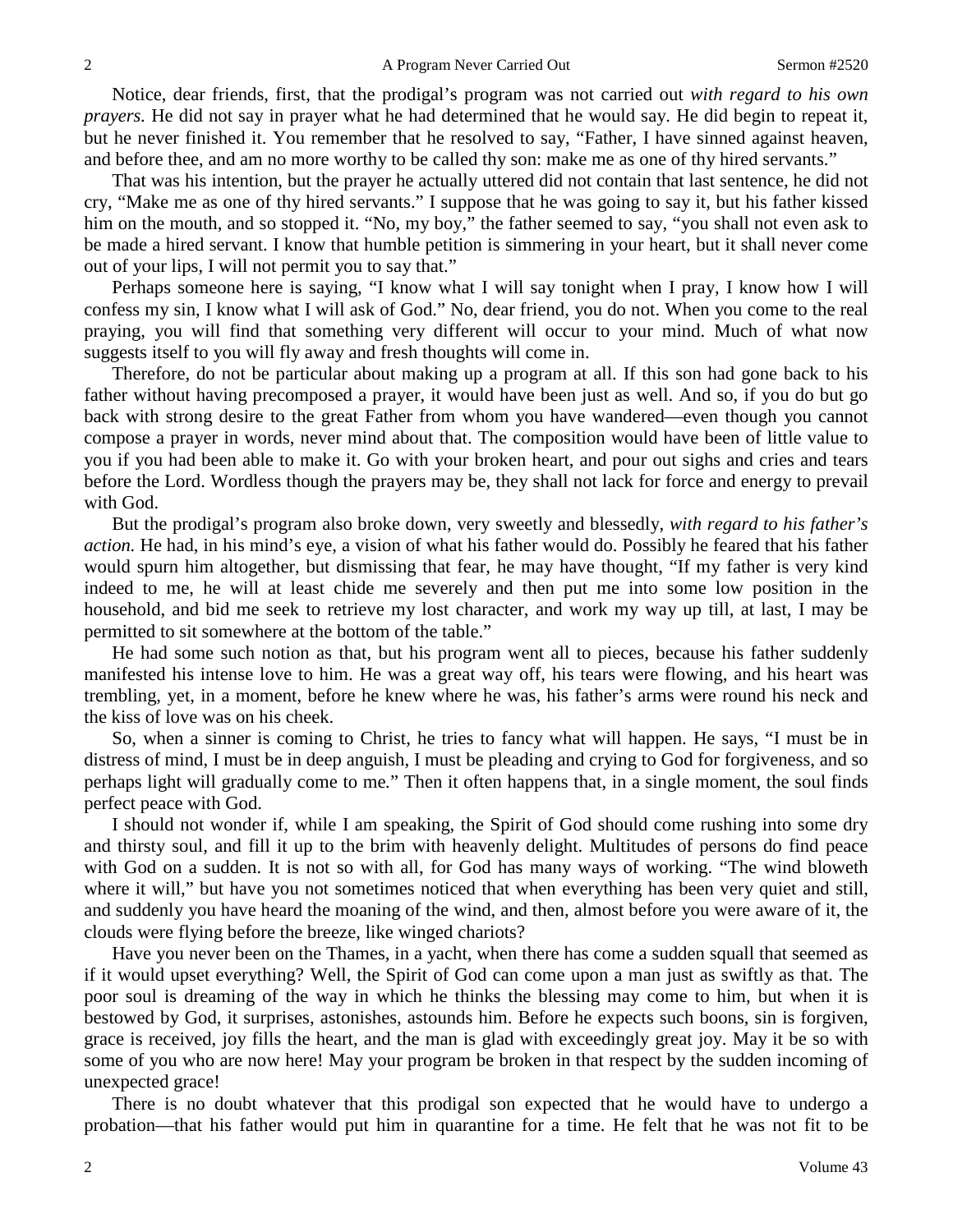received back just as he was, that his father could not let him sit at the table the first day he came home, but that he would say to him, "Recollect how badly you have behaved, young gentleman—you have acted so wildly that it will be long before I can think of trusting you again."

Instead of speaking thus, the father said, "Bring forth the best robe, and put it on him, and put a ring on his hand, and shoes on his feet. And bring hither the fatted calf, and kill it, and let us eat and be merry." This was done at once, the very first day the prodigal returned. "What!" asks someone, "can I be introduced to the highest privileges of Christian communion as soon as I come to Christ?" Yes, that is God's way of welcoming sinners.

Look at the dying thief. The very day he repented, he went to Paradise. Though he had been a great sinner until then, Jesus said to him, "To day shalt thou be with me in Paradise." Only think of a child of the devil in the morning being changed to a child of God at night—and made to rejoice in Christ Jesus with the gladdest of the saints in glory.

It was after a similar fashion in the case of this younger son. He was to be in no inferior position, he was to be in all ways equal to his elder brother, and in some respects there was even a higher joy concerning him. I wish it might happen to some of you as it did happen to me one Sunday morning, long ago.

I went into the little house of prayer as burdened as ever this forlorn young man could be, but I came out as full of joy as ever that household was when "they began to be merry." Why should it not be so with you also? I have seen my Master give His most daintiest feasts to newcomers and make a festival for raw recruits—ay, and set upon the tables all the delights of His dearest love to be food for sinners who, but a day or two before, were feeding the swine of their lusts and indulging in every kind of sin.

Oh, the splendor of almighty love, the infinite majesty of the grace of God to deal thus with the guilty! Your poor program is no guide at all. You think that God will treat you as men deal with men, but lo, He deals with you after the manner of God! "Who is a God like unto thee, that pardoneth iniquity, and passeth by the transgression of the remnant of His heritage? He retaineth not his anger for ever, because he delighteth in mercy."

So, you see, this prodigal's program was erroneous, both as to his own prayers and as to his father's action. In like manner, God deals with His returning prodigals exceeding abundantly above all they ask or even think. This fact ought to induce many to come to Christ who are at present afraid to come. You do not know, dear friends, how gracious my Lord is. You would never stand outside His door if you knew what accommodation He has for the poorest beggar who does but knock thereat.

Did you but know the readiness of Christ's heart to move towards the chief of sinners, you would not linger away from Him. If you could only imagine how near you are to a heavenly bliss, the like of which you have never tasted, you would cross the borderline at once. If other prodigals could only know what music and what dancing of a celestial kind might soon be all around them, they would not stay with the citizens of this barren country feeding the swine of this world—they would hasten home to the Father's house and the Father's love.

Do not stay away, brothers, because of that foolish program of yours which makes you fancy that you must feel this and must feel that. God does not save us according to our programs—He has a far better way of His own. He does not act according to our prejudices or suppositions, but according to His riches in glory by Christ Jesus.

So much for the first observation, that the coming sinner's forecasts differ very much from the facts.

**II.** My second remark is that THAT WHICH PREVAILS WITH GOD IS NOT THE COMING SINNER'S PRAYER TO GOD, BUT GOD'S SIGHT OF HIM.

Notice, when the prodigal resolved to return, he promised to himself what he would say to his father. But his father fell on his neck and kissed him before he could utter his petition—"When he was yet a great way off, his father saw him, and had compassion, and ran, and fell on his neck, and kissed him. And the son said unto him, Father, I have sinned."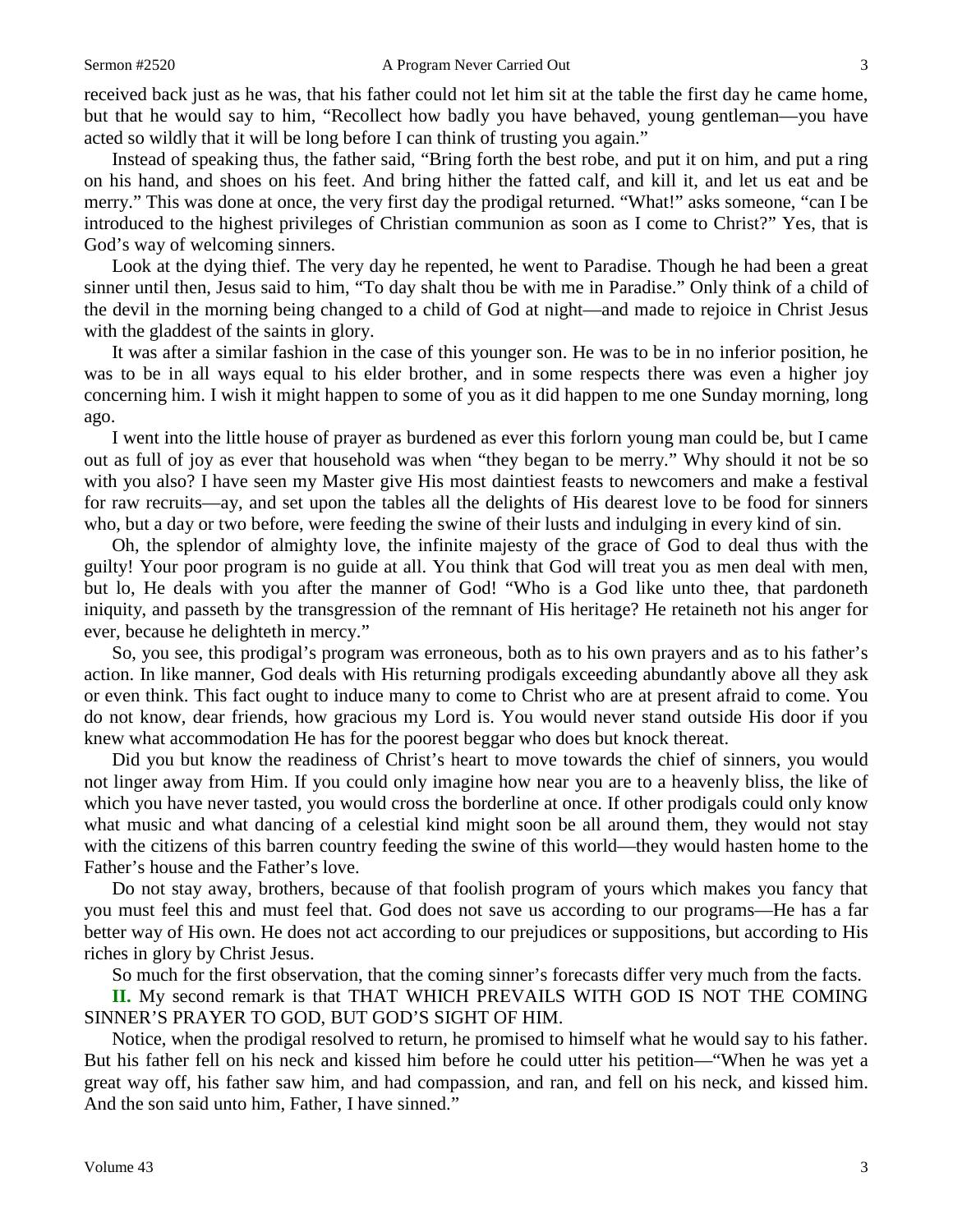The utterance of the prayer of the son followed the display of love on the part of the father. The reason why the father acted with such wondrous favor to his son was not because the prodigal had prayed, for he had not done so. He had resolved to pray, but he had not actually prayed. His prayer followed the deed of mercy done by his father—and the cause of that mercy was that his father saw him. Do notice that his father saw him and therefore had compassion on him. His father saw him and therefore ran to him. His father saw him and therefore fell on his neck. His father saw him and therefore kissed him.

What did the father see? Long before the prodigal saw his father, his father saw him, and first, *he saw his misery*. Suppose that it were your boy, you who have children. Suppose that somewhere in this crowd, perhaps near the door, you should see that son of yours who long ago ran away from you? Possibly he has been far away at sea—that might not be to his discredit, but alas! he has also been living a very loose and sinful life.

You have inquired for him, you have advertised for him, but you have not been able to find him. Suppose that you should tonight stumble on him all in rags, lean, cadaverous, consumptive, ready to die? I am sure that you would not begin inquiring what he had done, or where he had been, or anything of the sort. It would be the very sight of his awful misery, the lines of his sorrow and sickness, that would at once touch your heart.

As you would look at him, you would see his misery and you would also see *his relationship to you*. You would ask, "Is that really my boy? Is that my son?" When you had reckoned him up and perhaps, his mother at your side had said, "Yes, that is our John, I am sure it is," there would be no further delay—your heart would have compassion and you would be ready to fall upon his neck and kiss him in the Tabernacle just as he is.

I knew a good minister whose name happened to be a Jewish one. We will say, "Benjamin." However, he was not a Jew, but one day there called upon him a venerable Israelite, who fell at once upon the minister's neck and said, "O my son, my dear lost son!" The good man looked at him and said, "I do not understand what you mean, sir." The Jew replied, "Years ago, I had a son who became a Christian and I disowned him. And I have always lamented for him ever since. I have hunted the world for him, I have advertised for him, and now at last I thank the God of Abraham that I have found him."

The good minister had to say, "My dear sir, I am very sorry for you, but I am obliged to rob you of your comfort. I am not a Jew, I am a Gentile. My father long since went to be with God. You have made a mistake." So the poor old Jew went down the stairs broken-hearted because he had not found his son. It does not matter whether a man is a Jew or a Gentile—he loves his boy, does he not? Why, because we are men, we cannot bear to see our offspring in sickness and sorrow and poverty. And though they may have broken our hearts by their sin, yet they have not broken our hearts off from love to them.

It is just thus that God looks towards you, O penitent sinner! It is not because you pray, it is not because of anything in you, but it is because He sees your sin, and sees your misery—and sees in you as a returning penitent a child of His heart, one whom He has loved with an everlasting love, one for whom He gave His Son to die. And because He sees this in you, therefore He falls upon your neck and manifests Himself in infinite love to you.

I have put this truth, I hope, very plainly. But to any poor soul who says, "I cannot pray," I would answer, "Suppose you cannot, that is no reason why the Father should not run and fall upon your neck and kiss you." "But oh! I cannot put words together. I have tried, but failed to do so." Do you not see that this father kissed his son before the prodigal had said a word? Do you not perceive that very clearly in the narrative? The prayer, truly, had been concocted in his own heart, but he had not uttered it.

He never uttered all of it, but his father had kissed him, and blessed him, before he had spoken a single word. So, it is not your prayers, it is not your feelings, it is not anything in you that will save you—it is the great heart of God who loves you that is your highest hope and the real grounds why you should be saved. Would to God you could believe this and find peace with Him through Jesus Christ His Son even now!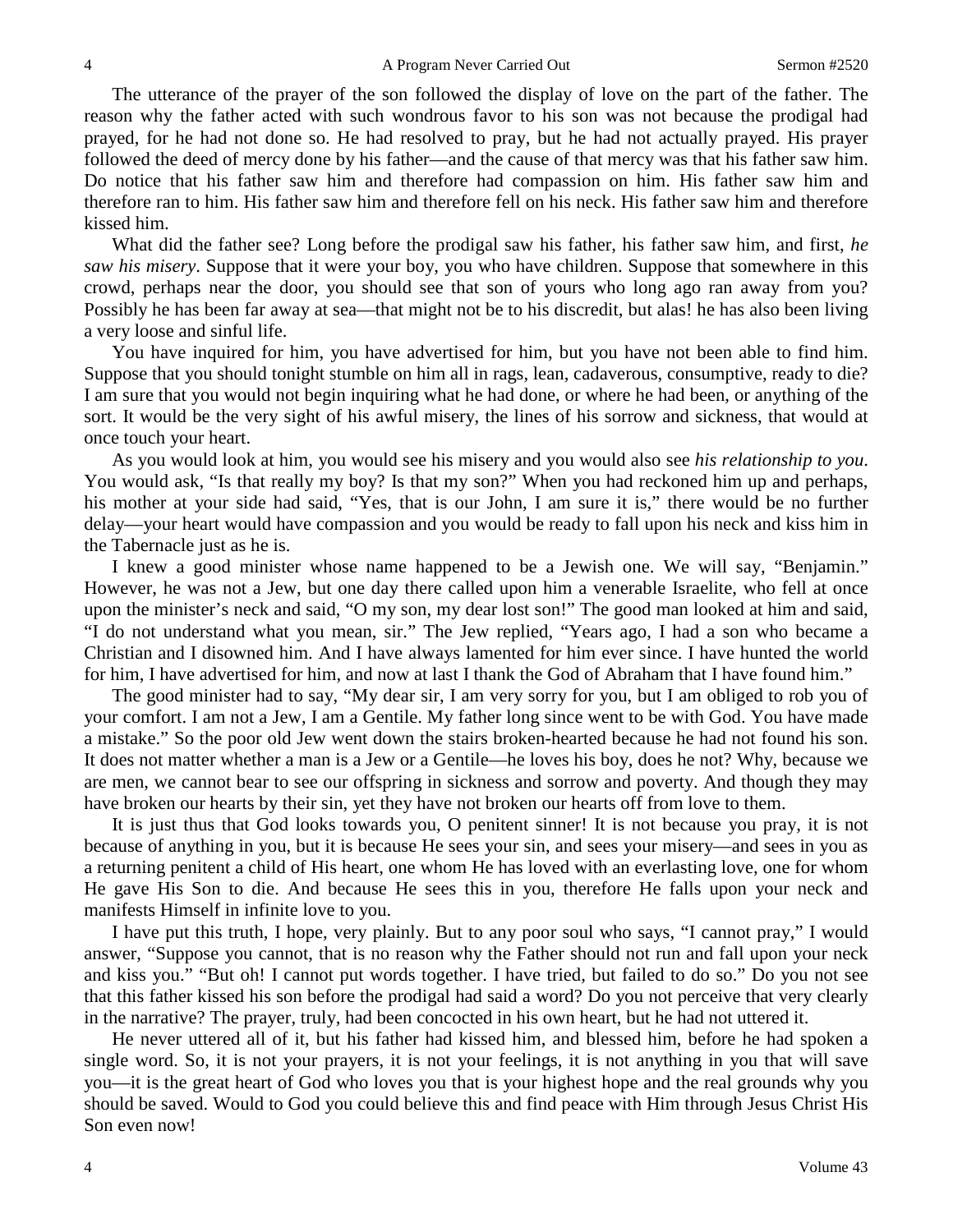This young man had intended to pray *a contradictory prayer.* Notice what his prayer was. It makes me smile as I read it. Listen—"I will arise and go to my father, and will say unto him, Father," and so on, "I am not worthy to be called thy son." Why, then, did he call him "Father"? So there is often a beautiful inconsistency about a true penitent's prayer—he puts God in His right place by calling Him, "Father," yet he does not dare himself to get into his right place to be called a son.

But surely, if I may call God "Father," I may call myself "son," for the relationship necessarily exists on both sides if it exists at all. Ah, poor sinner, I daresay your first prayer is full of blunders, but that does not matter as long as your heart is in it. The Lord knows how to put our prayers together and take all the contradictions out of them—He understands the meaning of our sighs and our groans.

#### *"To Him there's music in a groan And beauty in a tear."*

Notice, too, that the prodigal's prayer was *a confession rather than a prayer.* "Father, I have sinned against heaven and in thy sight, and am no more worthy to be called thy son." You see, he does not ask for anything—he just acknowledges his guiltiness and his unworthiness. It is only part of a prayer—a one-legged prayer, as it were—but blessed be God, He accepts limping prayers. The oddest, strangest, most singular prayers that ever were prayed, so long as the heart of the man is in them going towards the Father, shall not be refused.

I am going to read you some Scriptures to comfort those of you who are afraid you cannot be saved because you cannot pray. Have you ever noticed what is regarded as prayer according to the Word of God? David says, in the  $22<sup>nd</sup>$  Psalm, "Why art thou so far from helping me, and from the words of my roaring?" So that roaring is prayer when the heart is so sad that it cannot use words—when it roars like a wild beast rather than speaks like a human being.

Some of you know what it means to get into such a state of misery that you dare not speak and yet cannot be silent—to be so distracted that you cannot think consecutively, you cannot read your own thoughts, and do not know how to shape them before God—so that your utterance is more that of the roaring of a wounded and dying animal than the praying of a sensible, intelligent man. Yet even that is prayer and God accepts it as prayer.

Cries also are prayers. In the same 22<sup>nd</sup> Psalm, at the second verse, we read, "O my God, I cry in the daytime, but thou hearest not; and in the night season, and am not silent." This is rather the cry of pain that comes from a child, than the intelligent expression of the thoughts within the soul. But have you never known, dear friend, what it is to be in such distress, even as a man, that you wish you could get alone and weep?

The tears, perhaps, have refused to come, and you have sat down and said, "I am lost. I am lost. Ah, me! What will become of me, O my God?" Such crying as that, when you can hardly get the words out, is the best praying in the world. It is only, "Oh!" and "Ah!" and "Would that!" and all manner of broken and strange expressions. Yet those are prayers such as God hears and answers.

I will give you another text to show that prayer may sometimes take the shape of a cry. In Psalm 69:3, we read, "I am weary of my crying: my throat is dry." So crying is prayer, even hoarse crying, when at last the throat becomes so dry that not a word can be uttered.

But that is not all, for breathing may also be praying. In the Book of Lamentations, in the third chapter, at the fifty-sixth verse, we find this amazing petition, "Hide not thine ear at my breathing." The man cannot speak, his soul is too full. If he looks through heaven and earth, he cannot find a word that he can utter. But quick and hot are the breathings of his life, which seems as if it would ebb away. Yet that is true prayer.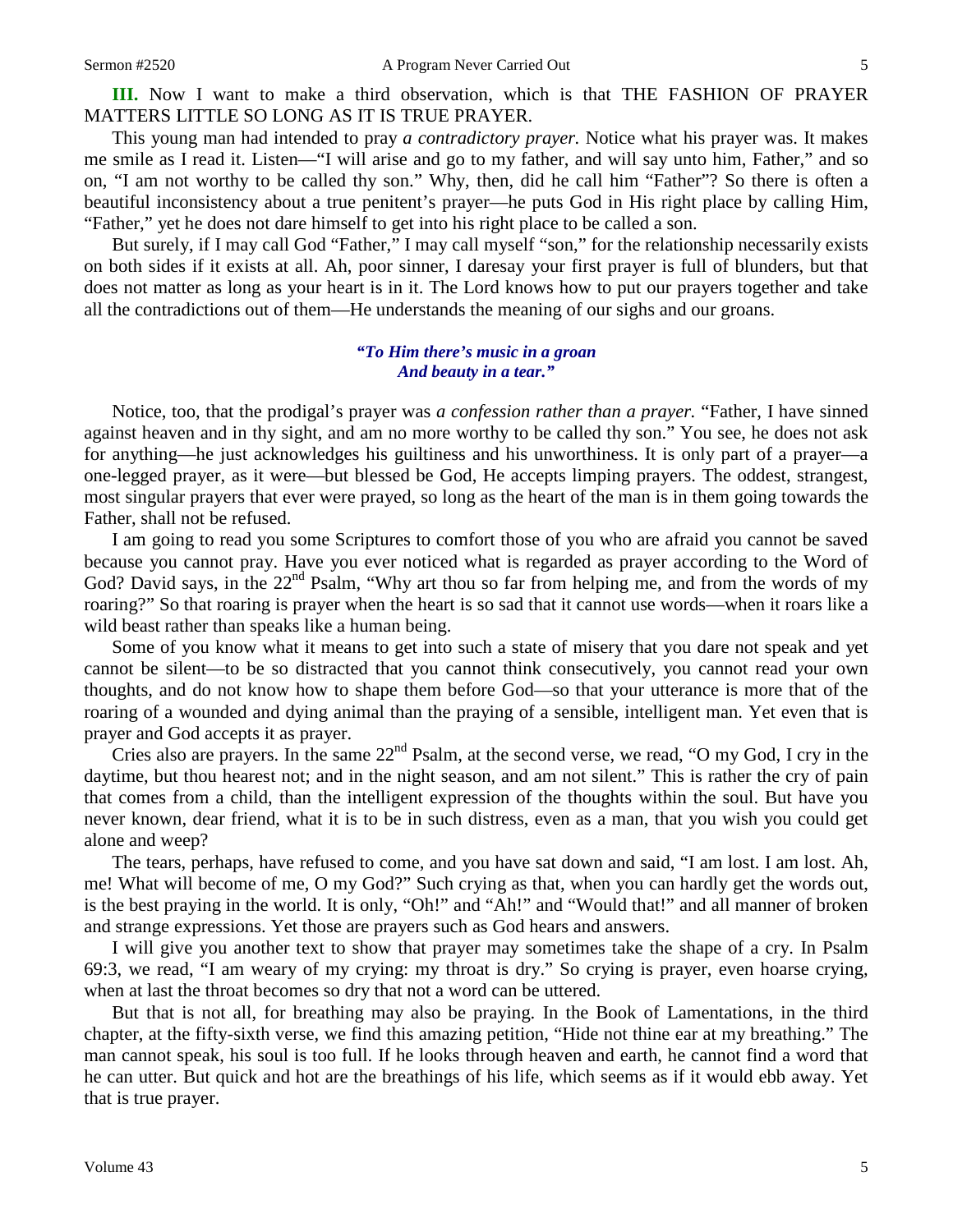Some of the best prayer that ever reaches the ear of the Lord God of Sabaoth is just like that—the breathing of agony when the very life seems to be expiring. As everything that has breath is to praise JEHOVAH, so let everyone who has breath feel that he can pray, for even breathing may be prayer.

Yes, and when you cannot breathe, what do you do then? Why, when a man grows short of breath, then he pants. That again is prayer. Hear how David puts it in Psalm 42:1—"As the hart panteth after the water brooks, so panteth my soul after thee, O God!" You know how the stag that has been hunted longs to wash its smoking flanks in the water brooks, and to take a deep draught from the cooling stream, for it seems to be burning within like an oven.

There it stands and pants to find the water—its whole soul seems to go up and down as it pants. Well, when you cannot breathe, when you feel as if that strong breath that I mentioned just now cannot be reached by you, you can pant. "I opened my mouth and panted," said David. Well, that again is some of the best prayer that God ever hears. Do not be afraid, therefore, that you cannot pray, if even panting is prayer.

Yet further, in the 69<sup>th</sup> Psalm, at the third verse, David says, "Mine eyes fail while I wait for my God." And in the fifth Psalm, third verse, "In the morning will I direct my prayer unto thee, and will look up." So, you see, prayer may take another shape—looking up may be a prayer. I have read of an old saint who usually spent a whole hour in the day alone. And being watched and noticed, it was seen that he never said anything, but he stood quite still for an hour, and he was asked, "What, then, is your devotion?" He answered, "I look at God, and God looks at me."

And I must confess that I sometimes find it a very high form of devotion to sit quite still and look up. There is a reverent silence of worship that will sometimes disable the spirit from any other kind of communion. Prayer is—

#### *"The upward glancing of an eye, When none but God is near."*

Oh, you who cannot speak, but yet have your eyes—you can look up—and even in the look there shall be a prayer that God will regard, for He observes which way men's eyes go, and if their eyes are towards the hills, whence comes their help, He will bless them!

Next, a moan may be a prayer. Notice this text, Jeremiah 31:18—"I have surely heard Ephraim bemoaning himself thus." Moaning is rather the language of a cow than of a man, but oh, that is a prayer that touches God's heart! We cannot bear to hear a child moan. You mothers who have nursed a sick child at night, I know that it has gone to your heart when you have heard that which you cannot describe otherwise than as moaning.

And oh, poor troubled sinner, if you cannot pray, but can only get alone and moan, that is good praying! See how Hezekiah prayed when he was sick—his praying was of this kind, according to Isaiah 38:14—"Like a crane or a swallow, so did I chatter: I did mourn like a dove." You know how a dove coos and how pathetic is the mourning of a dove bereaven of its mate. That is good praying and though to you it seems like chattering and only making a poor, silly, bird-like noise, it is true prayer when the heart is in it.

I am laboring with all my might to bring these things before you that you may see how simple a matter prayer is, so long as the heart is right with God. So notice, next, that prayer is a sigh. Psalm 80:11—"Let the sighing of the prisoner come before you." Further, it is a groan. Psalm 102:19-20— "From heaven did the LORD behold the earth; to hear the groaning of the prisoner." The very best prayer out of heaven is a groan.

Remember Romans 8:26, "The Spirit itself maketh intercession for us with groanings which cannot be uttered"—groanings with such unutterable pain about them that they are not to be fully expressed in words. These are the very intercessions of the Holy Ghost. Therefore our groans are among the very best of prayers.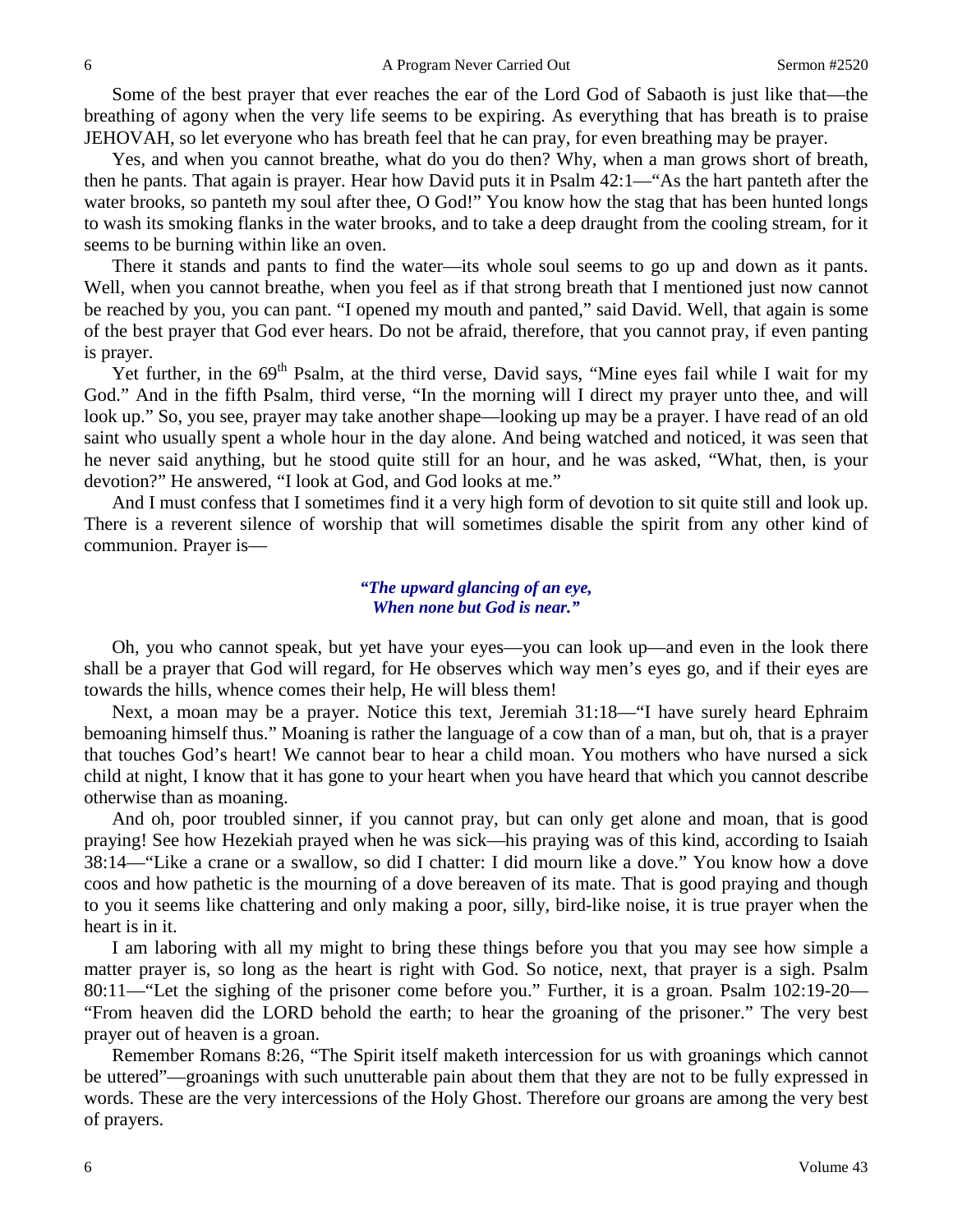There is another form of prayer that David was accustomed to use and that was spreading out his hands. Psalm 88:9—"I have stretched out my hands unto thee." And in another place, Psalm 143:6—"I stretch forth my hands unto thee." Sometimes he stood in prayer in this way, as if his heart was saying, "I want to get the blessing. I long to receive it, I am reaching out to You, my God, for it."

How often have I seen a sick man pray like this when he could not do anything else, for words had gone and the mouth was stopped and choked, and the brow was covered with a clammy sweat! That is the sort of prayer that God will hear. O sirs, you may go through your liturgies as many times as you please and perhaps there may not be any prayer in them, after all. You may intone them and accompany them with all the music of your choirs and your organs—and they may fall flat as death before the throne. But a true penitent who gets alone in his agony and does but groan, or stretch out his hands, or glance his eyes to heaven, shall never be refused by the great Father above.

There is one other kind of prayer—there may be a great many more—but this must suffice for the present. David says, in Psalm 6:8, "The LORD hath heard the voice of my weeping." There again is wondrous power, as if the tears that fell from penitent and earnest eyes were treasured up in the tear bottle of God. Every tear from His children's hearts will go to the heart of the great Father and He will answer the requests of our tears. There is a salt about the tear of a seeking soul that is pleasant to God. If your tears burn their way down your cheeks, they will burn their way into the heart of God—and you shall get the blessing that you desire.

Now, after all this, I think that I may add that there is nobody here who dares to say that if he wills to pray, he cannot pray. If there is true prayer in his heart, the expression of it is so simple, so varied, so easy, that everyone must be capable of it. And I do pray that many here may feel that it is not so much how they come, or with what they come, as that if they do but come with the heart, God will receive them.

Dear hearts, will you not come? I wonder whether I am right in the reflection I sometimes make after I have been preaching? I sometimes say to myself, "I think that if I had heard that sermon when I was seeking the Savior, I should have found Him." I do not know how to put Christ's love more plainly or give the invitation more simply. I wonder that souls do not come and yet I know that you will not come unless my Master draws you.

But surely, He will draw you, He is drawing you. Breathe a prayer to Him. He who refuses to pray deserves to be lost. He who knows that God will hear a cry, a breath, a panting, and will not put up any of these—ah, well, what shall I say of him? Are you choosing your own damnation? Do you really mean to be ruined forever? Do not so, I pray you.

God help you now to come to the great Father and to find joy and peace in Him! "For God so loved the world, that he gave his only begotten Son, that whosoever believeth in him should not perish, but have everlasting life." "He that believeth and is baptized shall be saved." "To as many as received him, to them gave he power to become the sons of God." "Believe on the Lord Jesus Christ and thou shalt be saved." "Turn ye, turn ye from your evil ways; for why will ye die, O house of Israel?" "As I live, saith the LORD God, I have no pleasure in the death of the wicked; but that the wicked turn from his way and live."

May He turn you, and bless you, and save you, for His great mercy's sake! Amen.

### **EXPOSITION BY C. H. SPURGEON**

### *LUKE 15*

#### **Verse 1.** *Then drew near unto him all the publicans and sinners for to hear him.*

It was a motley group—"all the publicans and sinners"—the riff-raff, the scum, as people sometimes call them. "All the publicans and sinners" drew near unto Jesus "for to hear him."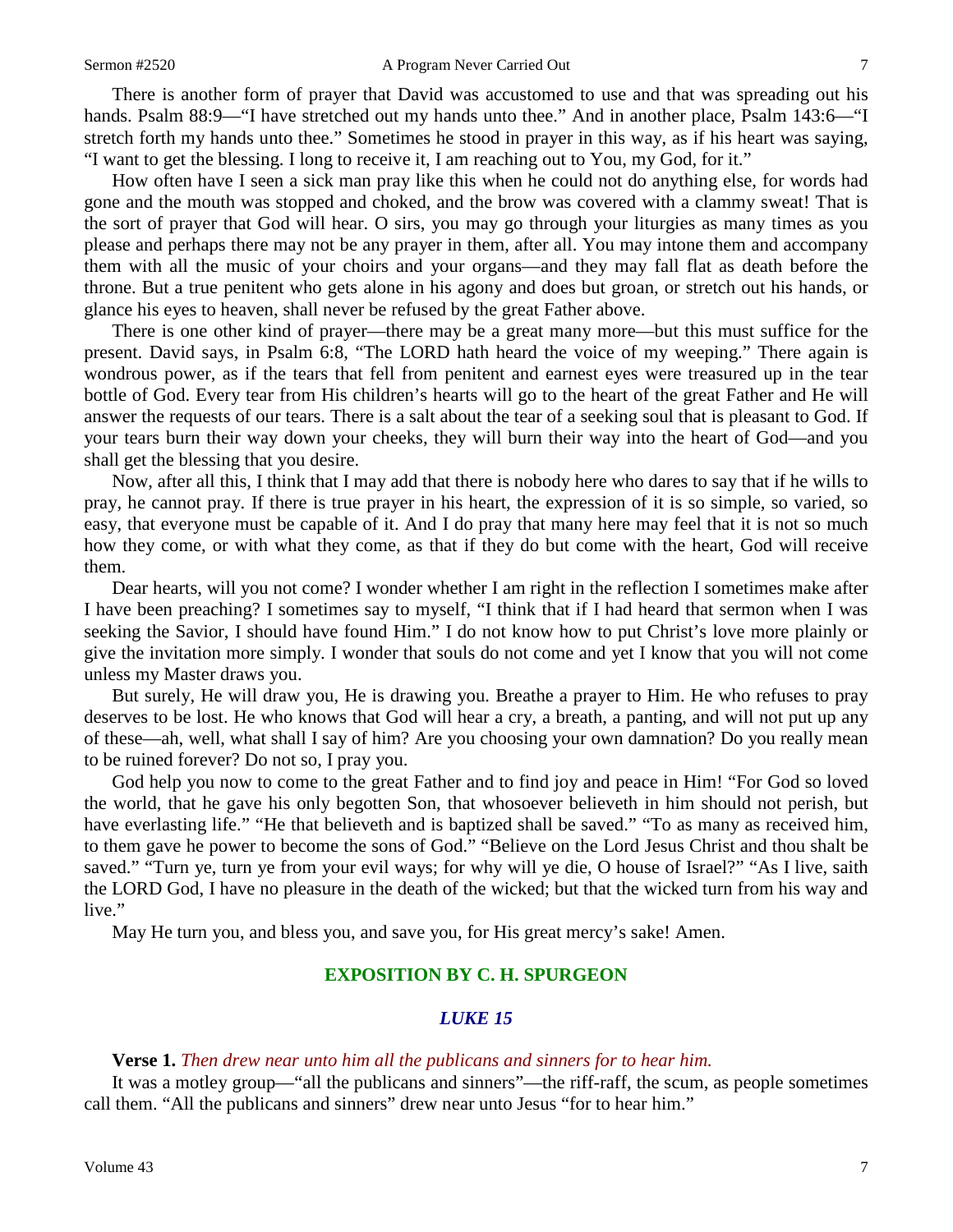**2.** *And the Pharisees and scribes murmured, saying, This man receiveth sinners, and eateth with them.* 

"See," they said, "what kind of a ministry this must be that attracts all these low people? In what a condition must be the mind of this Man who seems pleased to associate with such people as these!"

**3.** *And he spake this parable unto them, saying,—*

Our Savior's aim was to show them that the first object of God is to find the lost, that His first thoughts are toward the guilty and the fallen that He may bless and save them. "He spake this parable unto them saying,"

**4.** *What man of you, having an hundred sheep, if he lose one of them, doth not leave the ninety and nine in the wilderness, and go after that which is lost, until he find it?* 

Is not the shepherd's first thought concerning the one lost sheep? For the time, anxiety about that lost one swallows up the consideration of the ninety and nine that are in safe keeping. And he goes "after that which is lost, until he find it."

**5-6.** *And when he hath found it, he layeth it on his shoulders, rejoicing. And when he cometh home, he calleth together his friends and neighbours, saying unto them, Rejoice with me; for I have found my sheep which was lost.*

He did not say, "Rejoice with me over the ninety and nine that were never lost," but for the time, all his anxiety, and afterwards, all his joy, centered upon the lost one.

**7.** *I say unto you, that likewise joy shall be in heaven over one sinner that repenteth, more than over ninety and nine just persons, which need no repentance.* 

The mercy of God shall seem, as it were, to swallow up every other attribute, and His great heart shall rejoice to the full over repenting sinners.

**8.** *Either what woman having ten pieces of silver, if she loses one piece, doth not light a candle, and sweep the house, and seek diligently till she find it.*

The woman's candle and broom and eyes are all for this one lost piece of silver. She does not look just now at the other nine pieces. They are at present left in a safe place by themselves and she is thinking only of this lost piece.

**9.** *And when she hath found it, she calls her friends and her neighbours together, saying, Rejoice with me; for I have found the piece which I had lost.* 

She does not rejoice over the nine pieces which were not lost, one half so distinctly and markedly as she does over the one piece that had been lost, but now is found.

**10.** *Likewise, I say unto you, there is joy in the presence of the angels of God over one sinner that repenteth.* 

Our Savior, you see, is still keeping on the same tack and showing that He was right in associating with the publicans and sinners, since He aimed at finding and reclaiming and saving them. He now goes on with a third most beautiful and instructive parable.

**11-15.** *And he said, A certain man had two sons: and the younger of them said to his father, Father, give me the portion of goods that falleth to me. And he divided unto them his living. And not many days after the younger son gathered all together, and took his journey into a far country, and there wasted his substance with riotous living. And when he had spent all, there arose a mighty famine in that land; and he began to be in want. And he went and joined himself to a citizen of that country; and he sent him into his fields to feed swine.*

That was the best the citizen of the far country could do for the prodigal. The devil's best is always bad—what must his worst be? If he sets his favorites the employment of feeding swine, what will he do with them when the time of his favor is over and they are forever in his power?

**16.** *And he would fain have filled his belly with the husks that the swine did eat: and no man gave unto him.* 

Here was the free and easy gentleman who had spent his thousands without a thought, and now, "no man gave unto him." I do not know that this prodigal spend his living with harlots—the Scripture does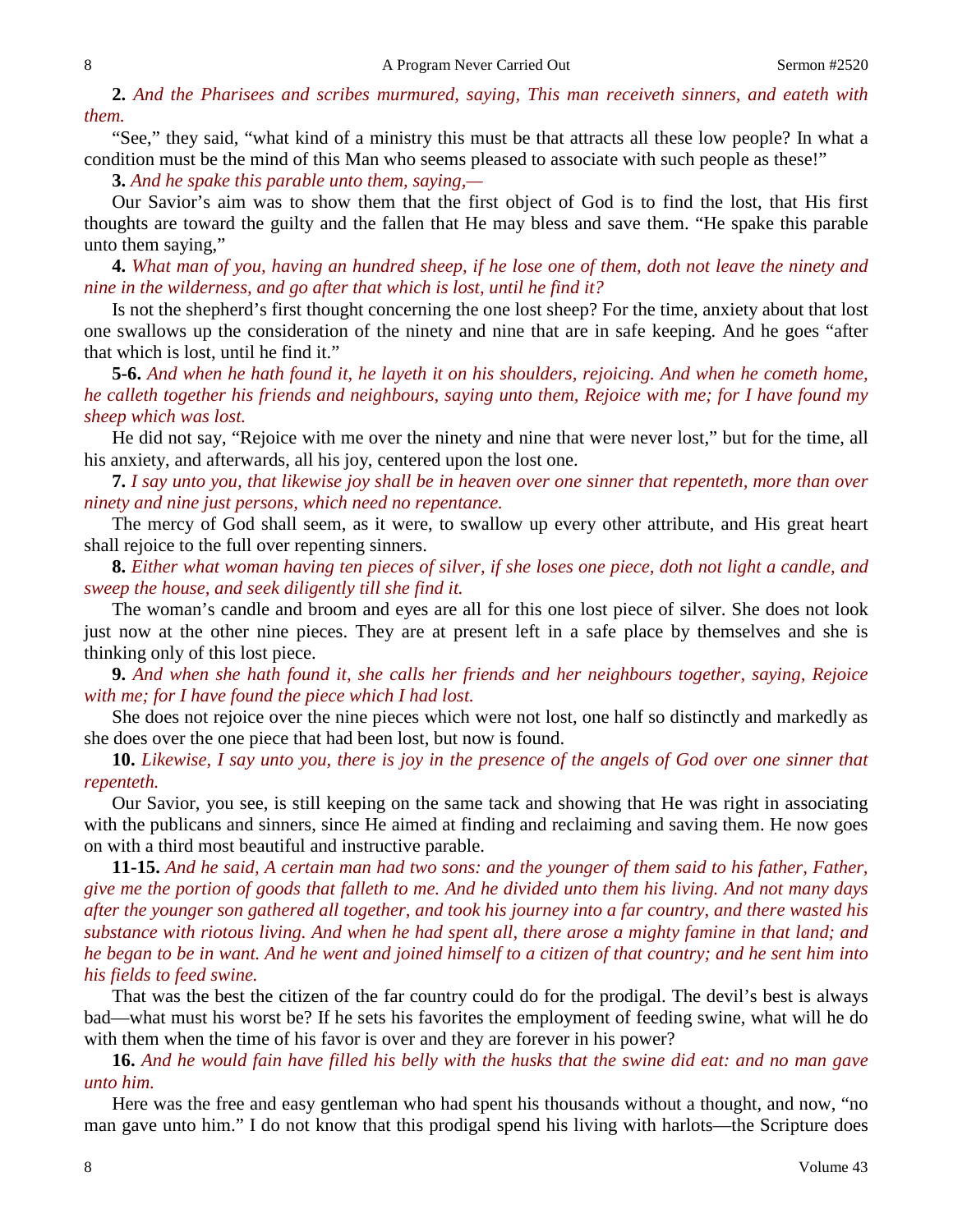not say that he did. It was his elder brother who said that and he may have made out the case to be even worse than it was.

He was simply a waster of his substance in riotous living—and that was bad enough. But I never find that the younger brother tried to set himself right and repudiate the slanderous accusation of the elder. It was not worthwhile for him to try to do so, for he was right with his father and he would get right with his elder brother by and by.

If you get right with God, my dear friend, even if some Christian people should not believe in you, never mind about that. Even if they should think you worse than you have been, never mind. If you are right with God, you will be right with them in due time.

**17.** *And when he came to himself,—*

For he had journeyed into a far country and he had gone as far away from himself as he had gone from his father. But "when he came to himself,"

**17-22.** *He said, How many hired servants of my father's have bread enough and to spare, and I perish with hunger! I will arise and go to my father, and will say unto him, Father, I have sinned against heaven, and before thee, and am no more worthy to be called thy son: make me as one of thy hired servants. And he arose, and came to his father. But when he was yet a great way off, his father saw him, and had compassion, and ran, and fell on his neck, and kissed him. And the son said unto him, Father, I have sinned against heaven, and in thy sight, and am no more worthy to be called thy son. But the father said to his servants,*

As much as to say—"Let me hear no more of this, my son. I cannot bear it. You break my heart with the story of your repentance." "The father said to his servants,"

**22.** *Bring forth the best robe, and put it on him; and put a ring on his hand, and shoes on his feet:*

"Dress him like a gentleman. Do not let it be seen that he ever was in rags—'Bring forth the best robe, and put it on him; and put a ring on his hand, and shoes on his feet.'"

**23.** *And bring hither the fatted calf, and kill it; and let us eat, and be merry.*

"Do all that you can to make this poor broken heart happy again, to lift this poor fallen son into the sphere from which he has been so long away. Make him feel at home 'and let us eat, and be merry.'"

**24.** *For this, my son, was dead, and is alive again; he was lost, and is found. And they began to be merry.* 

I have no information that they ever left off being merry. The church of God never ceases to praise and bless the Lord for saved sinners. If you come to Christ, dear friend, you will set bells a-ringing that will never leave off throughout eternity. "They began to be merry."

**25-26.** *Now his elder son was in the field: and as he came and drew nigh to the house, he heard musick and dancing. And he called one of the servants, and asked what these things meant.*

Perhaps he was not very musical and did not care much for joy and delight. He may have been a hard-working, plodding man, but not a happy one.

**27-28.** *And he said unto him, Thy brother is come; and thy father hath killed the fatted calf, because he hath received him safe and sound. And he was angry, and would not go in: therefore came his father out, and intreated him.*

I scarcely know where the father's grace is the more seen—in falling on the neck of the younger son, or in going out to entreat this elder son, who was in a pet because the returned prodigal had been welcomed so kindly.

**29.** *And he answering said to his father, Lo, these many years do I serve thee, neither transgressed I at any time thy commandment: and yet thou never gavest me a kid, that I might make merry with my friends:*

He seems to say, "I have had no joy of religion. I have been a good, steady, moral person, but my soul has had no high delights."

**30.** *But as soon as this, thy son was come, which hath devoured thy living with harlots, thou hast killed for him the fatted calf.*